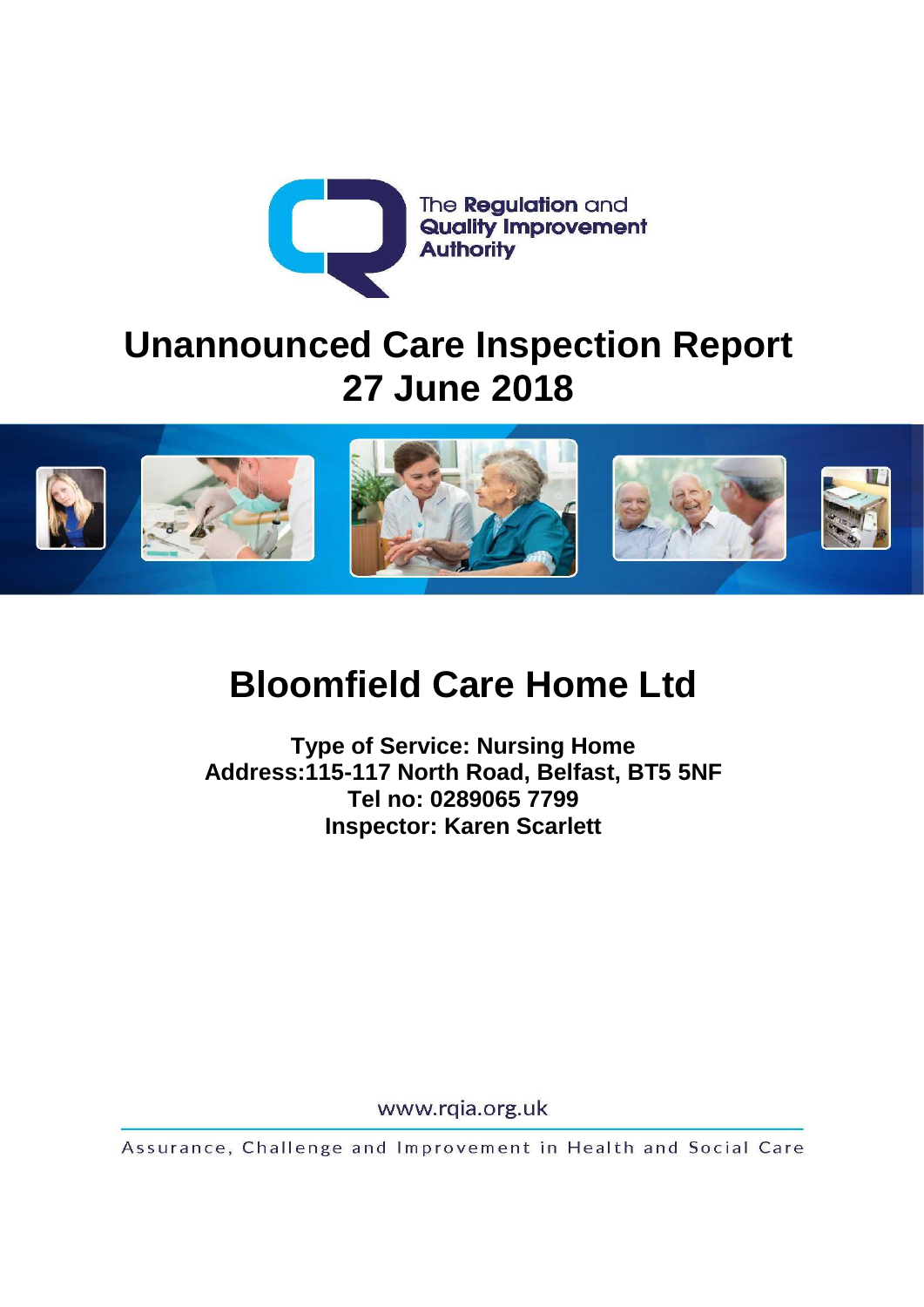It should be noted that this inspection report should not be regarded as a comprehensive review of all strengths and areas for improvement that exist in the service. The findings reported on are those which came to the attention of RQIA during the course of this inspection. The findings contained within this report do not exempt the servicefrom their responsibility for maintaining compliance with legislation, standards and best practice.

#### **1.0 What we look for**

#### Is care safe? Is care effective? Avoiding and preventing The right care, at the harm to service users right time in the right from the care. place with the treatment and best outcome. Is the service support that is well led? intended to help them. Effective leadership. management and governance which creates a culture focused on the needs and the experiences of service users in order to deliver safe, effective and compassionate care. Is care compassionate? Service users are treated with dignity and respect and should be fully involved in decisions affecting their treatment, care and support.

#### **2.0 Profile of service**

This is a registered nursing home which is registered to provide nursing carefor up to36persons.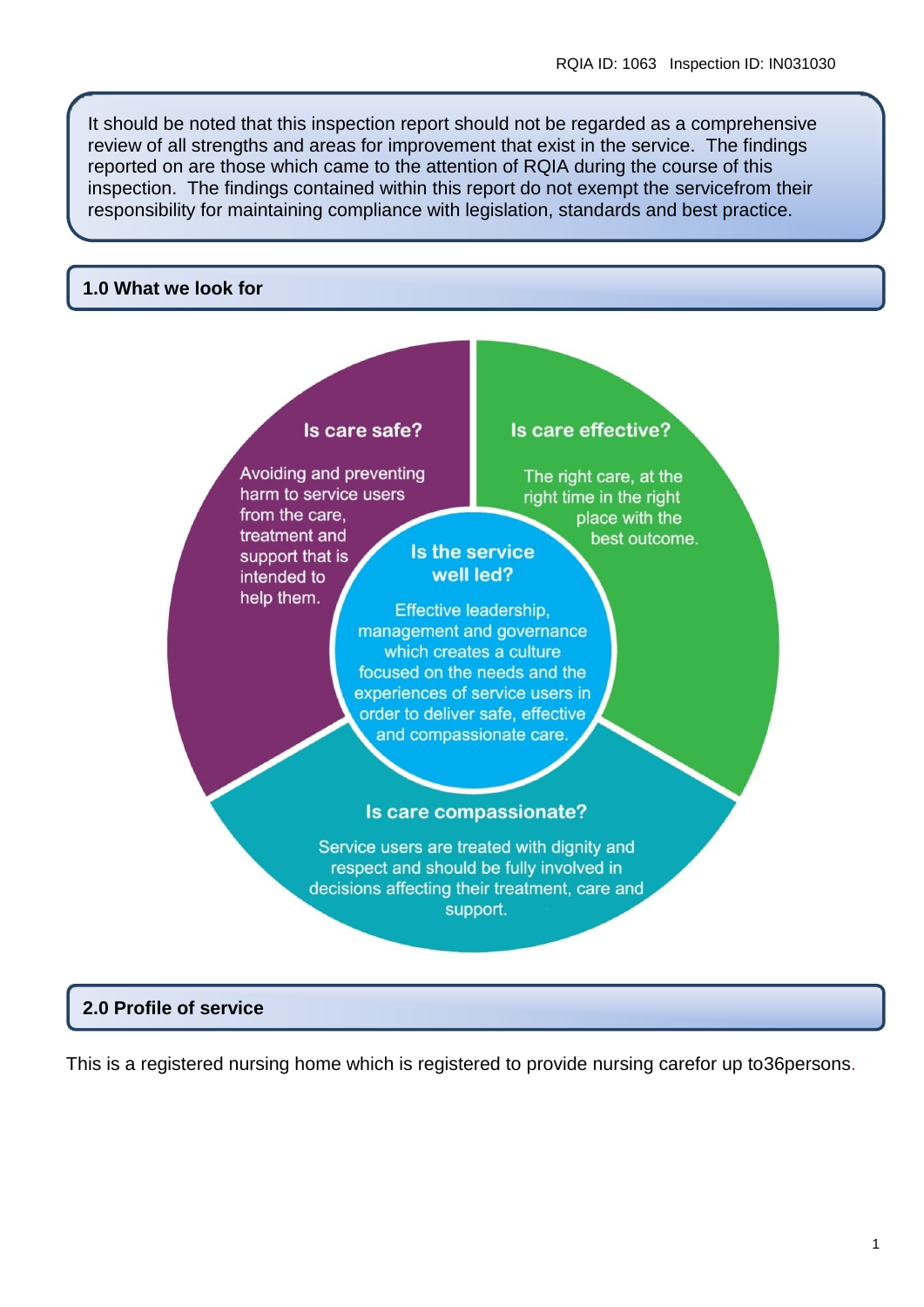# **3.0 Service details**

| <b>Organisation/Registered Provider:</b> | <b>Registered Manager:</b>          |
|------------------------------------------|-------------------------------------|
| <b>Bloomfield Care Homes Limited</b>     | <b>Jincy Mathew</b>                 |
|                                          |                                     |
|                                          |                                     |
| <b>Responsible Individual:</b>           |                                     |
| <b>Desmond McLaughlin</b>                |                                     |
|                                          |                                     |
|                                          |                                     |
| Person in charge of the home at the time | Date manager registered:            |
| of inspection:                           | 14 March 2016                       |
| Jabu Mathew                              |                                     |
|                                          |                                     |
|                                          |                                     |
| <b>Categories of care:</b>               | <b>Number of registered places:</b> |
| Nursing Home (NH)                        | 36                                  |
|                                          |                                     |
| DE-Dementia                              |                                     |
|                                          |                                     |
|                                          |                                     |

#### **4.0 Inspection summary**

An unannounced inspection took place on 27 June 2018 from 12.30 to 18.00.

This inspection was underpinned by The Health and Personal Social Services (Quality, Improvement and Regulation) (Northern Ireland) Order 2003, The Nursing Homes Regulations (Northern Ireland) 2005 and the DHSSPS Care Standards for Nursing Homes 2015.

The inspection assessed progress with any areas for improvement identified during andsince the last careinspection and to determine if the homewas delivering safe, effective and compassionate care and if the service was well led.

There were examples of good practice found throughout the inspection in relation to staffing and their induction and ongoing training/supervision. The home was well presented and clean. There was evidence that risks to patients were appropriately managed. Patient records were well maintained and reflective of need. Good communication was evident within the staff team and between staff and patients.The availability and visibility of the registered manager was noted. Care was delivered in a timely manner and staff were knowledgeable about patients' needs. The efforts of the activity therapist were commended.

Areas for improvement were identified in relation to governance processes within the home including recruitment practice, notification of incidents, management oversight of staffs' professional registration. An area for improvement was also identified in relation to ensuring that pressure relieving mattress settings were appropriate for the individual patient. Improvement in these areas will further enhance the quality of care delivered.

Patients who could not verbalise their feelings in respect of their care were observed to be relaxed and comfortable in their surroundings. There was evidence that the management team listened to and valued patients and their representatives and taking account of the views of patients.

The findings of this report will provide the homewith the necessary information to assist them to fulfil their responsibilities, enhance practice and patients'experience.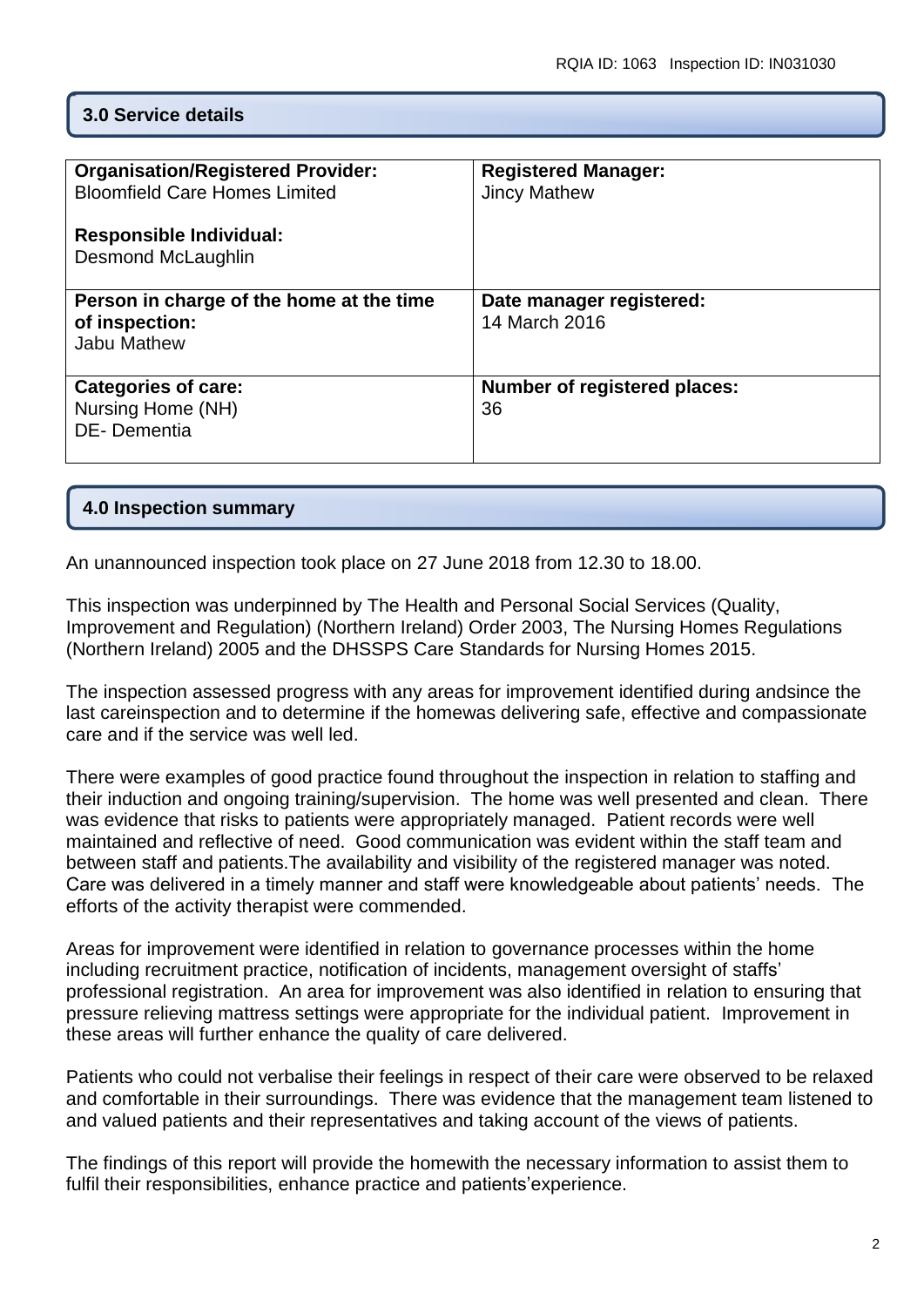# **4.1Inspection outcome**

|                                       | <b>Regulations</b> | <b>Standards</b> |
|---------------------------------------|--------------------|------------------|
| Total number of areas for improvement |                    | *6               |

\*The total number of areas for improvement includesone under the regulations and one under the standards which have been stated for a second time.

Details of the Quality Improvement Plan (QIP) were discussed with Jabu Mathew, nurse in charge, as part of the inspection process. The timescales for completion commence from the date of inspection.

Enforcementaction did not result from the findings of this inspection.

#### **4.2Action/enforcementtaken following the most recent inspection dated 25 September 2017**

The most recent inspection of the home was an unannounced medicines management inspection undertaken on 25 September 2017. There were no further actions required to be taken following the most recent inspection.

# **5.0 How we inspect**

Prior to the inspection a range of information relevant to the service was reviewed. This included the following records:

- notifiable events since the previous care inspection
- written and verbal communication received since the previous care inspection which includes information in respect of serious adverse incidents(SAI's), potential adult safeguarding issues and whistleblowing
- the returned QIP from the previous care inspection
- The previous care inspection report.

During the inspectionwemet with sevenpatients individually and with others in small groups, eight staff, and fivepatients'visitors/representatives.Questionnaires were also left in the home to obtain feedback from patients and patients' representatives. A poster was provided which directed staff to an online survey and staff not on duty during the inspection.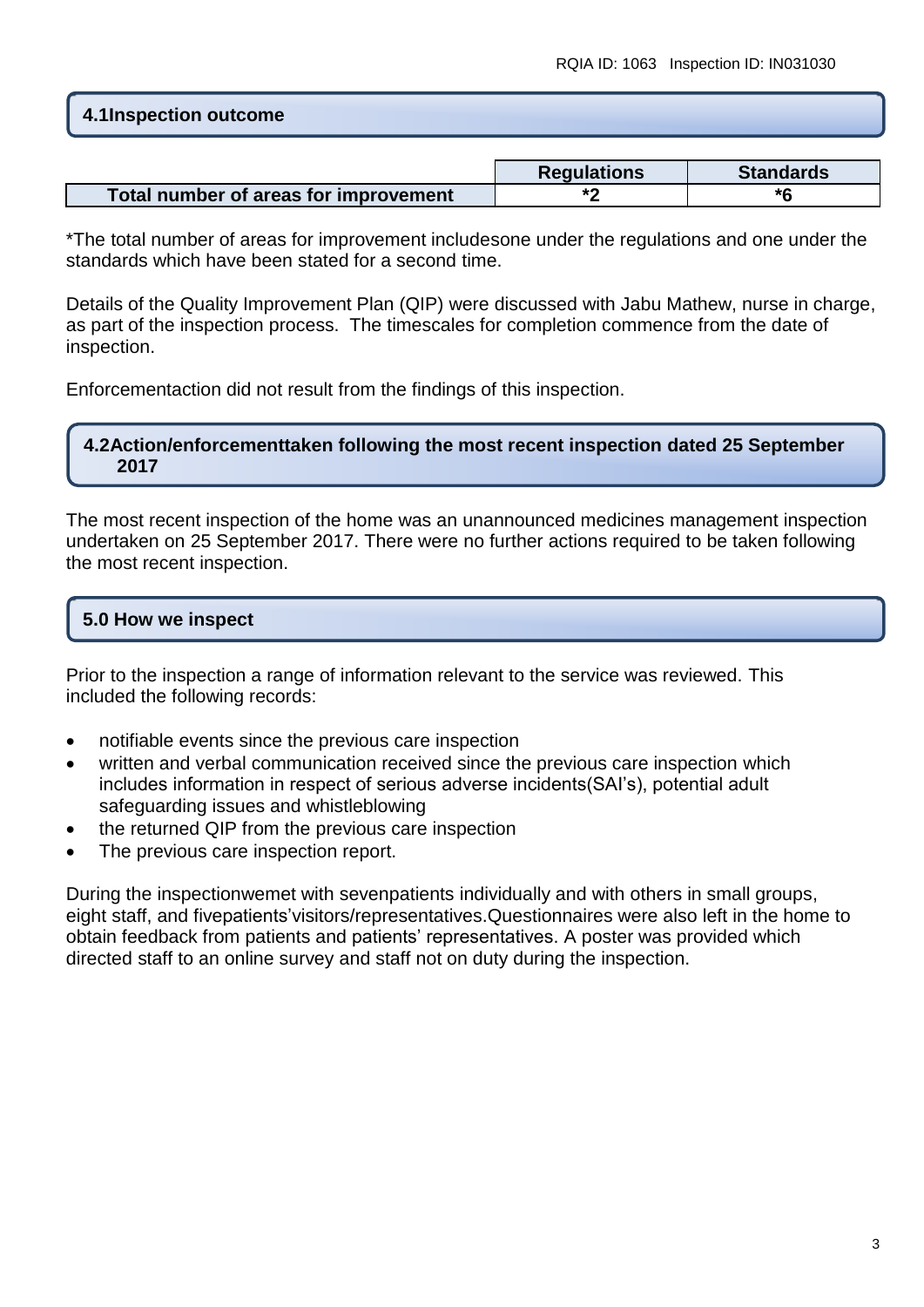The following records were examined during the inspection:

- duty rota for all staff from 25 June to 8 July 2018
- records confirming registration of staff with the Nursing and Midwifery Council (NMC) and the Northern Ireland Social Care Council (NISCC)
- staff training records
- incident and accident records
- two staff recruitment and induction files
- six patient care records
- a sample of governance audits
- complaints record
- RQIA registration certificate
- a sample of monthly quality monitoring reports undertaken in accordance with Regulation 29 of The Nursing Homes Regulations (Northern Ireland) 2005

Areas for improvement identified at the last careinspection were reviewed and assessment of compliance recorded as met, partially met, or not met.

The findings of the inspection were provided to the person in charge at the conclusion of theinspection.

# **6.0 The inspection**

# **6.1 Review of areas for improvement from the most recent inspection dated 25 September 2017**

The most recent inspection of the home was an unannounced medicines management type inspection. No areas for improvement were identified.

# **6.2 Review of areas for improvement from the last care inspection dated 31 May 2017**

| Areas for improvement from the last care inspection                                 |                                                                                                    |            |
|-------------------------------------------------------------------------------------|----------------------------------------------------------------------------------------------------|------------|
| <b>Validation of</b><br>Action required to ensure compliance with The Nursing Homes |                                                                                                    |            |
| <b>Regulations (Northern Ireland) 2005</b>                                          |                                                                                                    | compliance |
| <b>Requirement 1</b>                                                                | The registered persons must ensure that there<br>is proper provision for the health and welfare of |            |
| <b>Ref:</b> Regulation $13(1)(a)$                                                   | patients.                                                                                          | Not met    |
| <b>Stated: First time</b>                                                           | In the event of a suspected head injury<br>neurological observations must be recorded.             |            |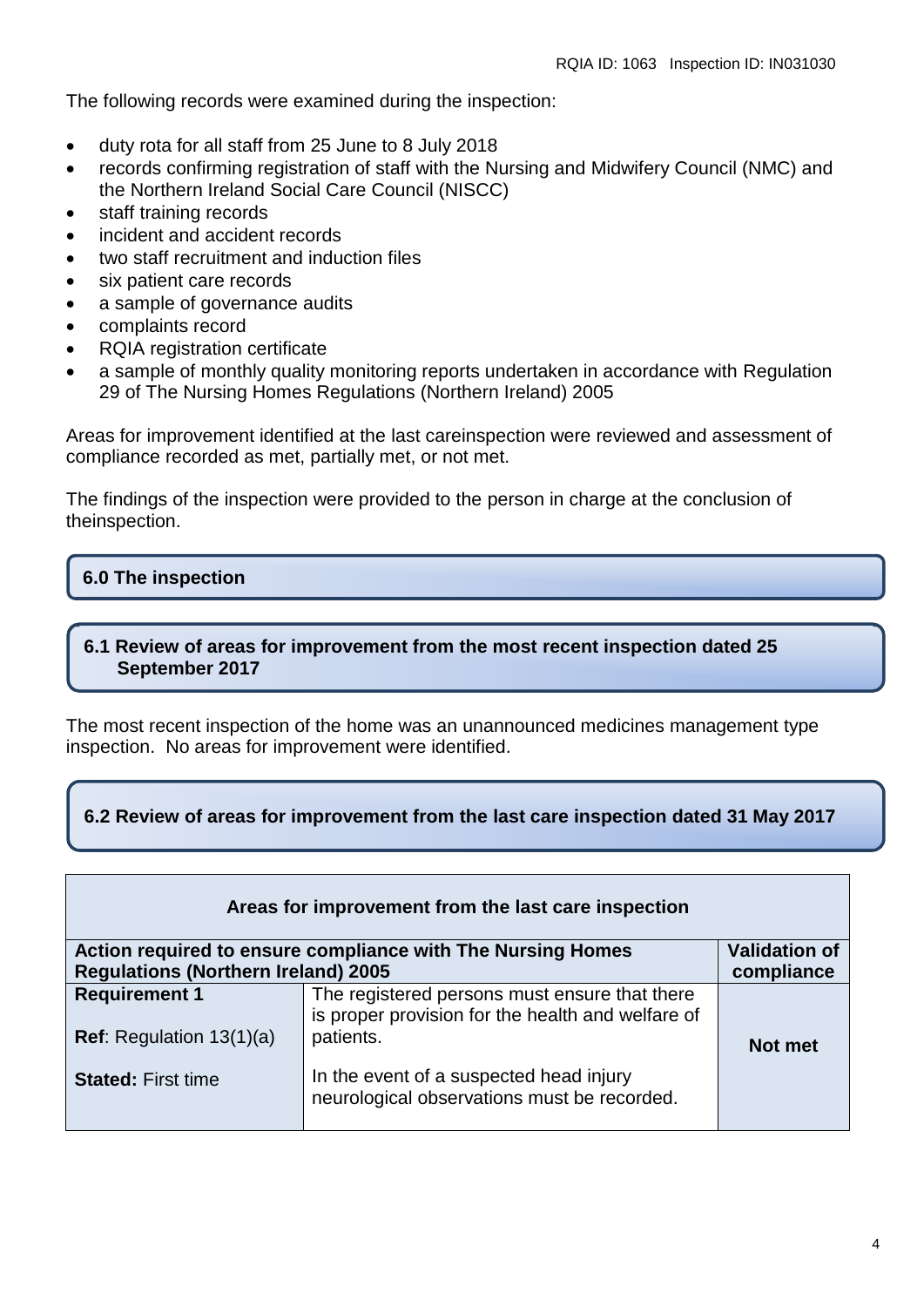|                                                                                 | Action taken as confirmed during the<br>inspection:<br>Incident and accident records evidenced a<br>number of head injuries had occurred as a<br>result of falls. It was unclear from these records<br>if neurological observations had been<br>completed consistently. A review of the records<br>of two patients who had recently fallen were<br>reviewed. The records evidenced that<br>neurological observations had not been<br>completed or recorded consistently in<br>accordance with the home's own protocol. This<br>area for improvement has not been met and<br>has been stated for a second time. |                                    |
|---------------------------------------------------------------------------------|----------------------------------------------------------------------------------------------------------------------------------------------------------------------------------------------------------------------------------------------------------------------------------------------------------------------------------------------------------------------------------------------------------------------------------------------------------------------------------------------------------------------------------------------------------------------------------------------------------------|------------------------------------|
| <b>Requirement 2</b><br><b>Ref:</b> Regulation $27(4)(c)$                       | The registered persons must ensure that at all<br>times stairwells remain clear of any flammable<br>items or materials.                                                                                                                                                                                                                                                                                                                                                                                                                                                                                        |                                    |
| <b>Stated: First time</b>                                                       | Action taken as confirmed during the<br>inspection:<br>The stairwells were clear of any clutter or<br>obstruction. This area for improvement has<br>been met.                                                                                                                                                                                                                                                                                                                                                                                                                                                  | <b>Met</b>                         |
| <b>Nursing Homes (2015)</b>                                                     | Action required to ensure compliance with The Care Standards for                                                                                                                                                                                                                                                                                                                                                                                                                                                                                                                                               | <b>Validation of</b><br>compliance |
| <b>Recommendation 1</b><br><b>Ref: Standard 13</b><br><b>Stated: First time</b> | The registered provider should obtain a copy<br>of the new regional safeguarding policy and<br>operational procedures and put arrangements<br>in place to embed the policy into practice<br>within the home.                                                                                                                                                                                                                                                                                                                                                                                                   |                                    |
|                                                                                 | Action taken as confirmed during the<br>inspection:<br>The new regional adult safeguarding policy and<br>procedure was available for review. The home<br>also had its own updated adult safeguarding<br>policy. The registered manager has been<br>appointed as the adult safeguarding champion.<br>This area for improvement has been met.                                                                                                                                                                                                                                                                    | <b>Met</b>                         |
| <b>Recommendation 2</b><br>Ref: Standard 16.11<br><b>Stated: First time</b>     | The registered provider should ensure that the<br>recording of complaints is further developed to<br>include how the complainant's level of<br>satisfaction was determined.                                                                                                                                                                                                                                                                                                                                                                                                                                    | <b>Partially met</b>               |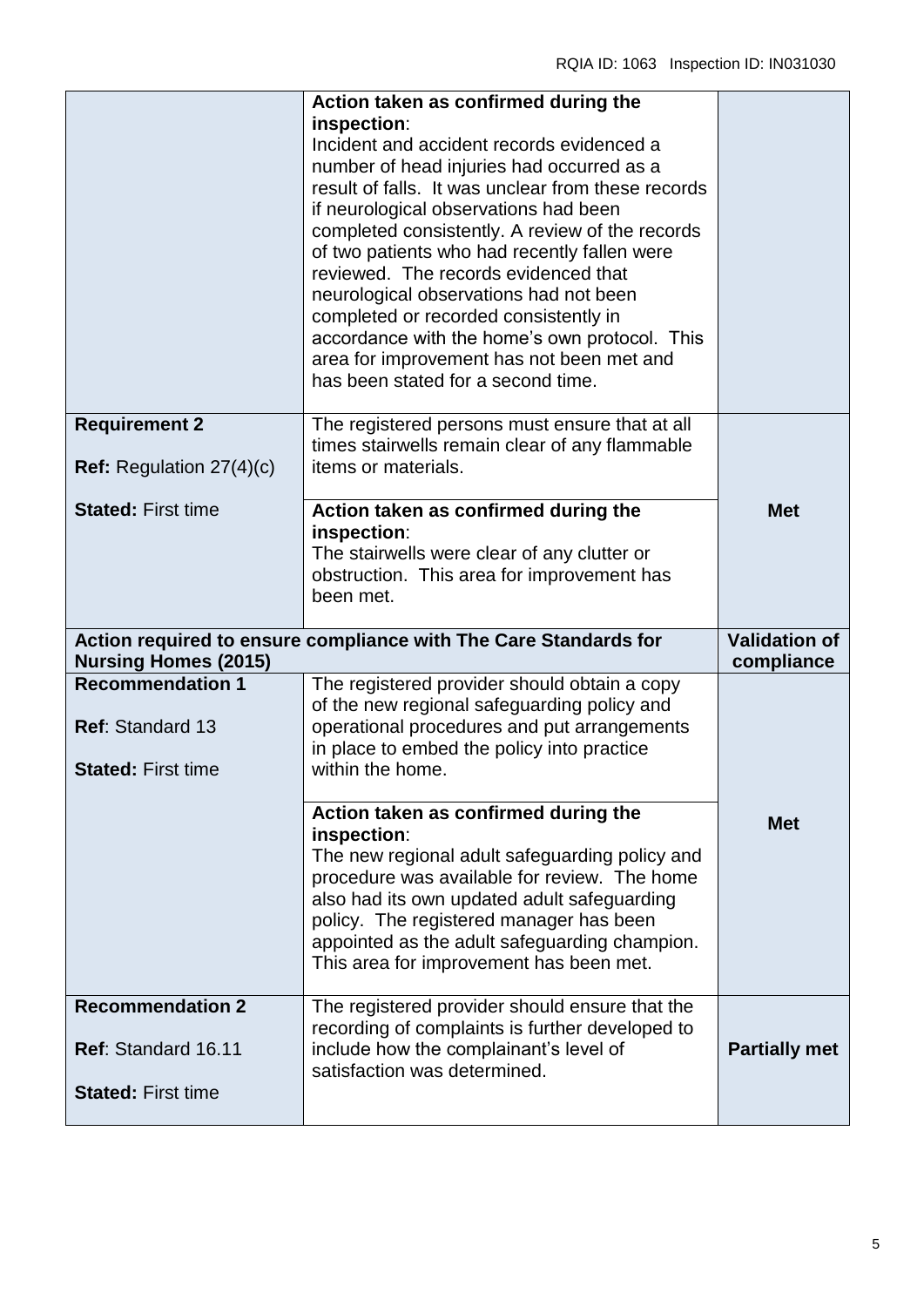| Action taken as confirmed during the                                                                                                                                                                                                                                                                                                                                                                                                                                                                                                                                                                                                                                                                                                                 |  |
|------------------------------------------------------------------------------------------------------------------------------------------------------------------------------------------------------------------------------------------------------------------------------------------------------------------------------------------------------------------------------------------------------------------------------------------------------------------------------------------------------------------------------------------------------------------------------------------------------------------------------------------------------------------------------------------------------------------------------------------------------|--|
| inspection:<br>A review of complaints records evidenced that<br>the outcome of the complaint was not<br>consistently recorded and did not evidence that<br>the complainant had been spoken with to<br>determine their level of satisfaction. For<br>example comments included: 'no complaint<br>since'; 'family appeared to be happy'. In<br>addition, the complaints audit records were<br>reviewed. These recorded the number of<br>complaints but no detail on any lessons learned<br>or actions taken as a result of complaints. This<br>area for improvement has been partially met<br>and another area for improvement has been<br>identified around the development of audits to<br>demonstrate the learning. Please refer to<br>section 6.7. |  |

# **6.3 Inspection findings**

#### **6.4 Is care safe?**

**Avoiding and preventing harm to patients and clients from the care, treatment and support that is intended to help them.**

The nurse in chargeconfirmed the planned daily staffing levels for the home and that these levels were subject to regular review to ensure the assessed needs of the patients were met. A review of the staffing rota from 25 June to 8 July 2018 evidenced that the planned staffing levels were adhered to. Rotas also confirmed that catering and housekeeping were on duty daily to meet the needs of the patients and to support the nursing and care staff.

Observation of the delivery of care evidenced that patients' needs were met by the levels and skill mix of staff on duty and that staff attended to patients needs in a timely and caring manner. Staff spoken with were satisfied that whilst it was busy, there was sufficient staff on duty to meet the needs of the patients.

Five relatives were spoken with and all were praiseworthy of the staff and the manager. They raised no concerns in relation to staffing levels. The opinions of relatives were sought via questionnaires and five relatives responded. Three respondents were satisfied with the staffing levels but one felt that there should be cover when the activities person was on leave or absent. Two respondents indicated that they would like to see more supervision in the lounge areas, with one expressing their dissatisfaction within the safe domain. Details of comments received via questionnaires in relation to staffing were discussed with the registered manager prior to the issuing of this report.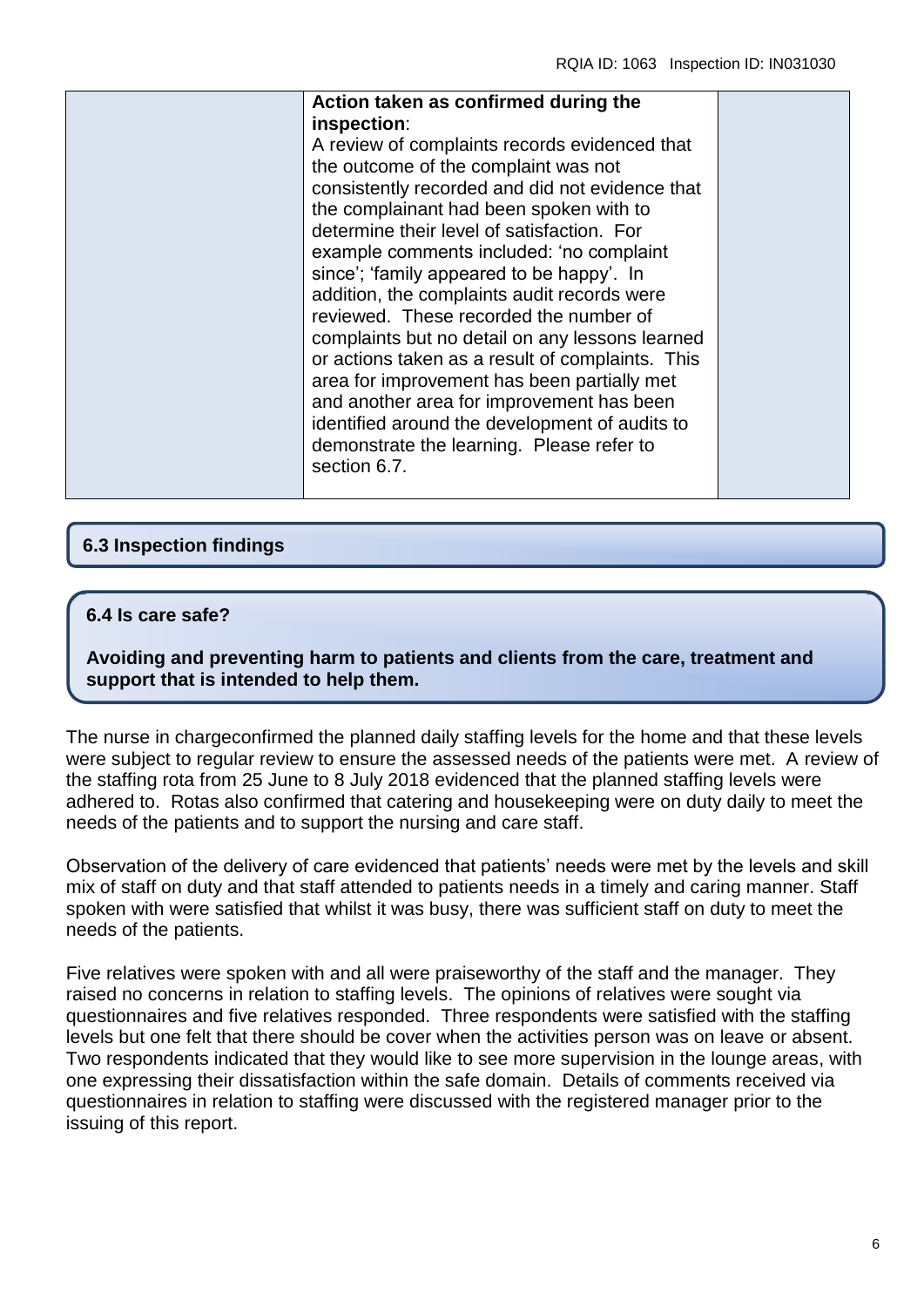Review of two staff recruitment files evidenced that these were generally maintained in accordance with Regulation 21, Schedule 2 of The Nursing Homes Regulations (Northern Ireland) 2005. Records also evidenced that enhanced Access NI checks were sought, received and reviewed prior to staff commencing work.On review of one file it was evident that gaps in employment had not been explored. In another record, pertinent issues declared on the application form were not discussed. An area for improvement under the standards has been identified. Discussion with staff and review of records evidenced that newly appointed staff completed a structured orientation and induction programme at the commencement of their employment. One recently employed care assistant confirmed that they had a full week's induction which compared very well to their last place of employment. They confirmed that they felt well prepared to commence work.

A review of records confirmed that a process was in place to monitor the registration status of registered nurses with the NMC and care staff registration with the NISCC. All staff were appropriately registered or care staff were in the process of NISCC registration. Checks were completed monthly by the administrator and any issues formed part of the registered manager's weekly report. There was no evidence that the registered manager reviewed the checks and these were only signed by the administrator. An area for improvement was identified in this regard as the registered manager retains the overall accountability.

We discussed the provision of mandatory training with staff and reviewed staff training records for this year.Staff confirmed that they were enabled to attend training and that the training provided them with the necessary skills and knowledge to care for the patients. Training records were maintained in accordance with Standard 39 of The Nursing Homes Care Standards. Observation of the delivery of care evidenced that training had been embedded into practice, for example, the moving and handling of patients; staff knowledge of adult safeguarding procedures.

Staff spoken with were knowledgeable regarding their roles and responsibilities in relation to adult safeguarding and their duty to report concerns. Discussion with the nurse in charge confirmed that the regional operational safeguarding policy and procedures were embedded into practice. Systems were in place to collate the information required for the annual adult safeguarding position report.

Review of six patients' care records evidenced that a range of validated risk assessments were completed and reviewed as required. These assessments informed the care planning process.

We reviewed accidents/incidents records from 1 March 2018 to the presentin comparison with the notifications submitted by the home to RQIA in accordance with Regulation 30 of The Nursing Homes Regulations (Northern Ireland) 2005. It was apparent that head injuries were not being reported in accordance with the regulation. This was discussed with the nurse in charge and it was evident that there was some misunderstanding in this regard which was clarified at the inspection. An area for improvement under the regulations was identified.

Discussion with the registered manager and review of records confirmed that on at least a monthly basis falls occurring in the home were analysed. A review of this audit for the previous three months demonstrated that the number of falls and the time and location of their occurrence was recorded. However, there was no evidence that any patterns or trends were noted, any learning identified or action/s taken. This information was also reviewed as part of the responsible individual's monthly monitoring visit in accordance with Regulation 29 of The Nursing Homes Regulations (Northern Ireland) 2005. Again numbers were recorded but the reviewer did not identify the need to notify RQIA in relation to head injuries. Areas for improvement under the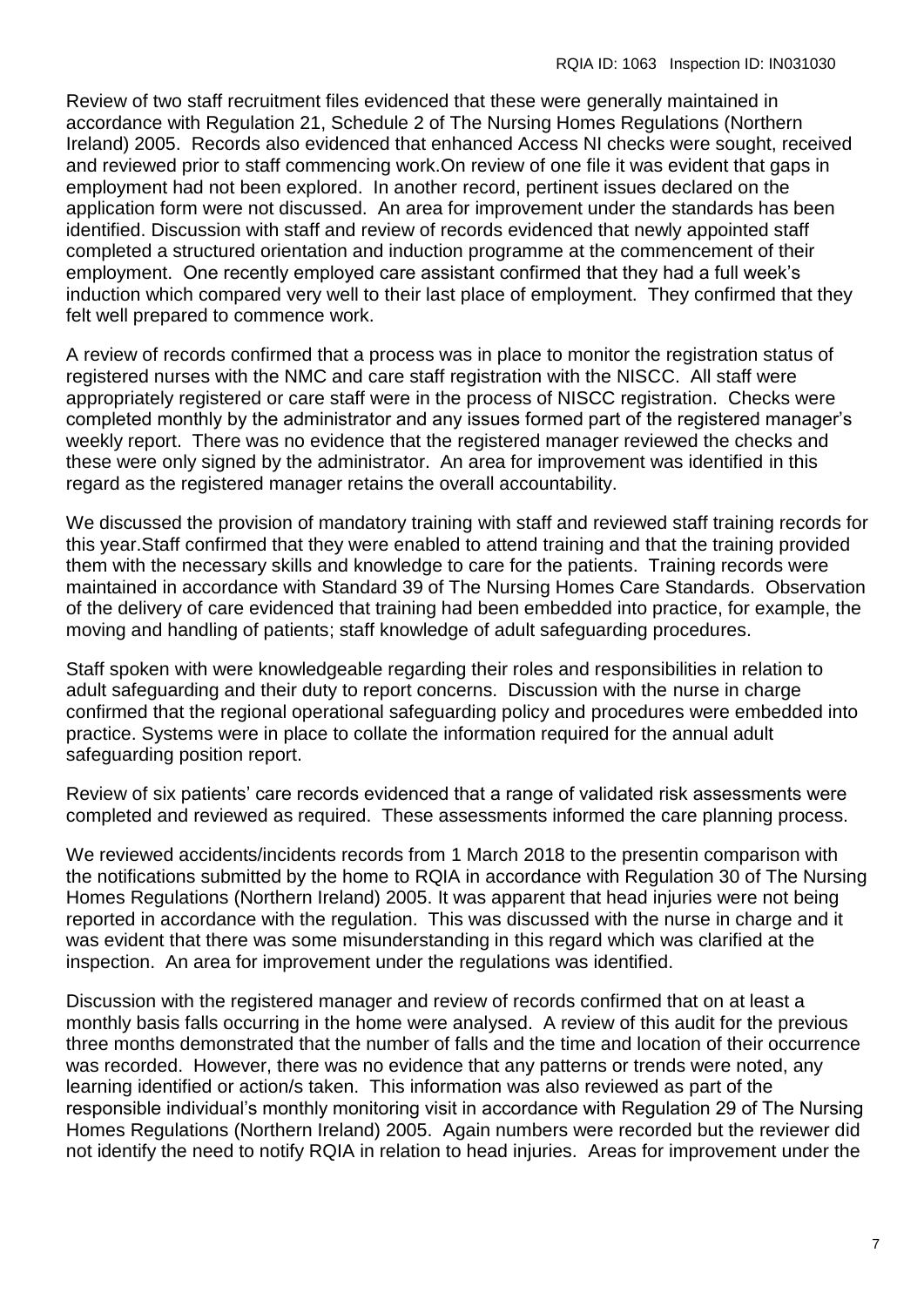standards in relation to auditing and the monthly quality reports were identified and are discussed further in Section 6.7.

From a review of records, observation of practices and discussion with the nurse in charge and a review of records, there was evidence of proactive management of falls.Falls were recorded and care plans and risk assessments were updated accordingly. An area for improvement in relation to post falls neurological observations has been stated for a second time.

A review of the home's environment was undertaken and included observations of a sample of bedrooms, bathrooms, lounge, dining rooms and storage areas. The home was found to be warm, well decorated, fresh smelling and clean throughout. It was noted that one shower room was being used to store equipment. This was discussed with the nurse in charge and it was recommended that a variation be submitted for the change of use of the room. The responsible individual spoke with the inspector and stated that he intended to change the ground floor carpets and continue to redecorate the premises.

Fire exits and corridors were observed to be clear of clutter and obstruction.

Observation of practices/care delivery, discussion with staff and review of records evidenced that infection prevention and control measures/best practice guidance were consistently adhered to.

#### **Areas of good practice**

There were examples of good practice found throughout the inspection in relation to staffing and their induction and ongoing training/ supervision. The home was well presented and clean. There was evidence that risks to patients were appropriately managed.

#### **Areas for improvement**

Areas for improvement were identified in relation to recruitment practice, notification of incidents and management oversight of staffs' professional registration.

|                                       | <b>Requlations</b> | <b>Standards</b> |
|---------------------------------------|--------------------|------------------|
| Total number of areas for improvement |                    |                  |

# **6.5 Is care effective?**

**The right care, at the right time in the right place with the best outcome.**

Review of six patient care records evidenced that care plans were in place to direct the care required and reflected the assessed needs of the patient. We reviewed the management of nutrition, patients' weight, management of infections, potentially restrictive practice and wound care. Care records contained details of the specific care requirements in each of the areas reviewed and a daily record was maintained to evidence the delivery of care.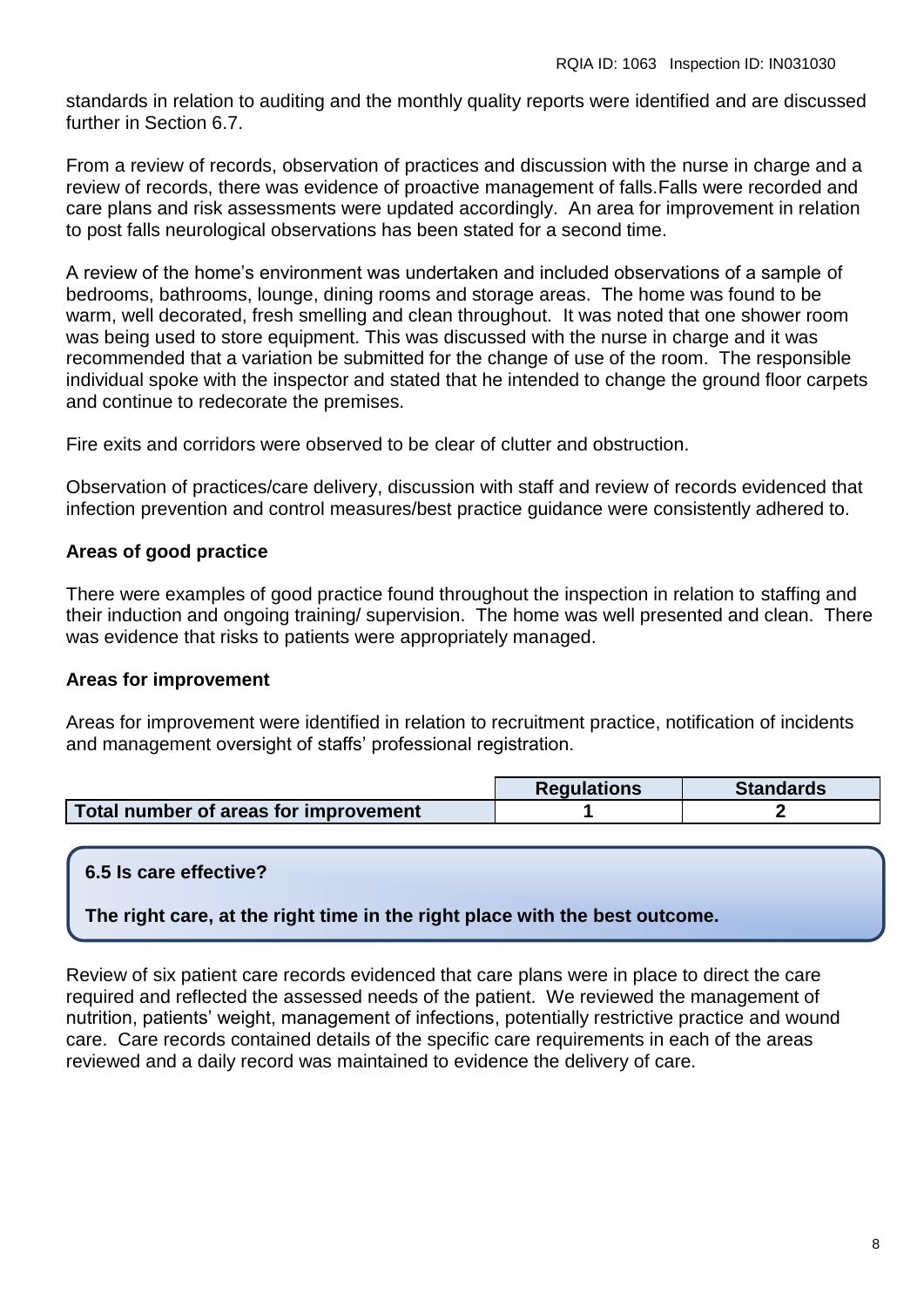Care plans were in place for wounds and a record maintained of regular care delivery and ongoing assessment supported by photography. The incidences of pressure ulceration/wounds were monitored weekly. Pressure relieving equipment was in place on beds and chairs as required. It was noted that two identified airwave mattresses were not at the correct setting for the weight of the patients. The nurse in charge stated that these were checked each morning but may have been unintentionally altered since. An area for improvement under the standards was identified.

Patients' weights were monitored regularly and a care plan put in place to support their nutrition which was reflective of the recommendations of the speech and language therapist and dietician. There was evidence that potentially restrictive practices had been discussed with the family and the multi-disciplinary team and a care plan put in place to manage any risks. One patient with an infection had a care plan in place to direct the care and there was evidence of action taken to reduce the risk. A weekly report was compiled for the registered manager which included information in all of these areas, including the progress of wounds and the monitoring of weights and any referrals. This gave valuable oversight of the care delivery and was commended.

Incidences of falls were recorded and there was evidence that the care plan was reviewed in response. Shortfalls were identified in post falls management with regard to the consistent recording of neurological observations in accordance with the home's own protocol. An area for improvement identified at the previous inspection has been stated for a second time following this inspection. This was discussed with the nurse in charge who was disappointed with the findings and agreed to speak with the registered manager and address this with registered nursing staff.

Care records reflected that, where appropriate, referrals were made to healthcare professionals such as care managers, General Practitioners (GPs), SALT and dieticians. Supplementary care charts such as food and fluid intake records evidenced that contemporaneous records were maintained.There was evidence that care plans had been reviewed in accordance with recommendations made by other healthcare professionals such as, the tissue viability nurse (TVN), the speech and language therapist (SALT) or the dietician changed.

Discussion with staff evidenced that nursing and care staff were required to attend a handover meeting at the beginning of each shift. Staff were aware of the importance of handover reports in ensuring effective communication and confirmed that the shift handover provided information regarding each patient's condition and any changes noted.

Staff stated that there was effective teamwork; each staff member knew their role, function and responsibilities. Staff also confirmed that if they had any concerns, they could raise these with the registered manager or the nurse in charge.All grades of staff consulted demonstrated the ability to communicate effectively with their colleagues and other healthcare professionals. One relative was of the opinion that communication amongst the registered nurses could be improved but overall expressed satisfaction with the care delivery.

All relatives consulted were satisfied that they were kept informed about the care of their loved one and could raise any issues with the staff and registered manager.Three relativeswho responded to questionnaires, were very satisfied that care was effective and two were not sure. One relative who responded via questionnaire was concerned that there could be a lack of communication amongst the staff team at times and they had recently had to highlight a care need to staff which they had not identified.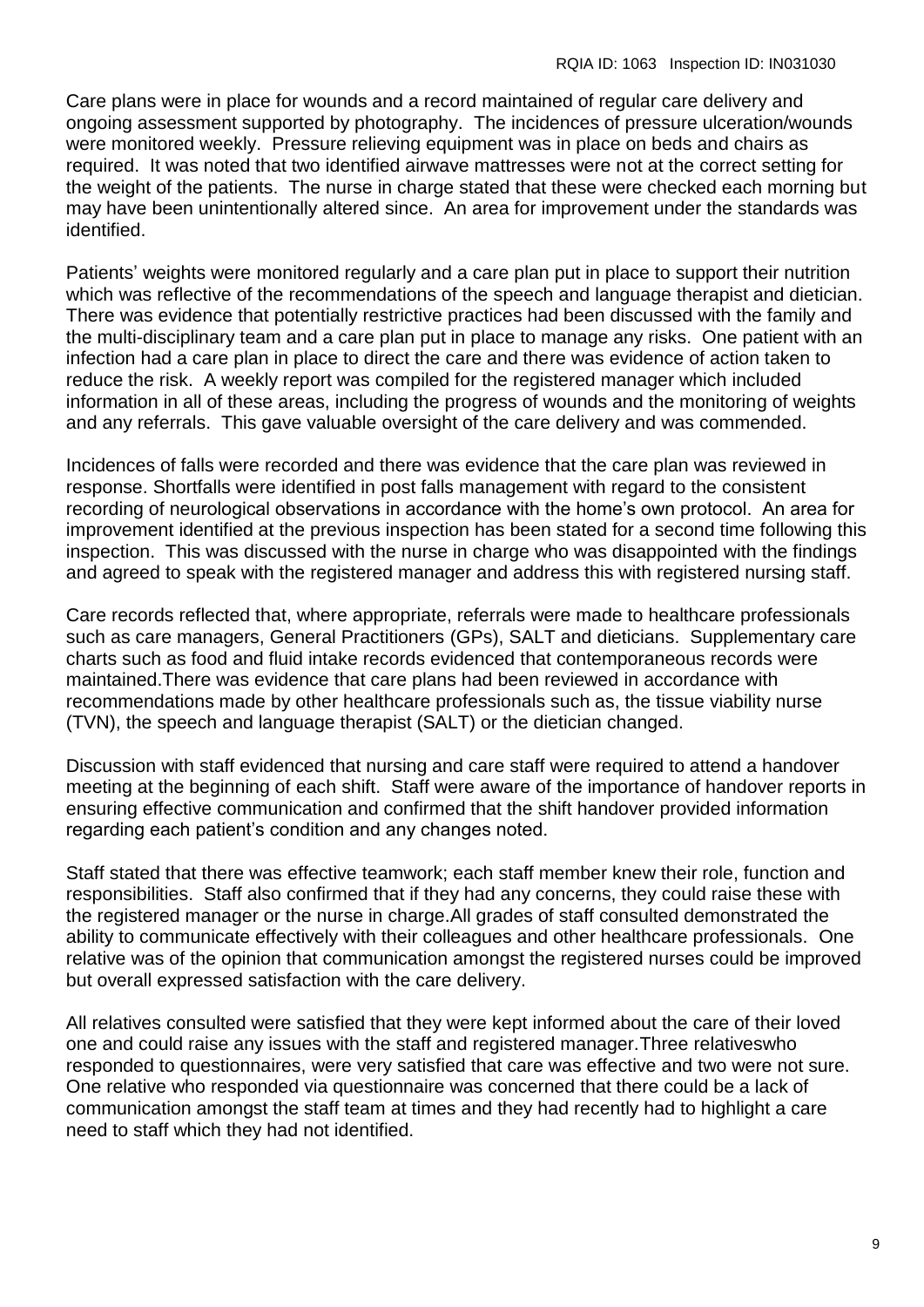There was evidence that the care planning process included input from patients and/or their representatives, if appropriate. There was evidence of regular communication with representatives within the care records.

#### **Areas of good practice**

There were examples of good practice found throughout the inspection in relation to record keeping with care plans in place reflective of need and incorporating the recommendations of other professionals. The staff team communicated well with one another and with residents and their representatives/relatives.

#### **Areas for improvement**

An area for improvement was identified in relation to ensure that pressure relieving mattress settings were appropriate for the individual patient.

|                                       | <b>Regulations</b> | <b>Standards</b> |
|---------------------------------------|--------------------|------------------|
| Total number of areas for improvement |                    |                  |

#### **6.6 Is care compassionate?**

**Patients and clients are treated with dignity and respect and should be fully involved in decisions affecting their treatment, care and support.**

On entering the home at 12.30 the majority of patients were seated in the dining room for lunch service. The patio doors were opened out on to the garden as it was a sunny day. The activities therapist had been planting a sensory garden in newly constructed raised beds. The garden was very well presented and was noted to be used throughout the afternoon by patients and their visitors. Tables were set for the lunchtime meal, a selection of drinks was available and clothing protection was in place as appropriate. Some patients remained in the lounge for their lunch in keeping with their personal preference or their assessed needs. Patients had access to fresh water and/or juice and staff were observed assisting patients to enjoy their chosen activity and to eat and drink as required.

Staff demonstrated a detailed knowledge of patients' wishes, preferences and assessed needs and how to provide comfort if required. A list of patients' dietary needs and preferences was available for all staff to consult. Patients were noted to be enjoying their meals

Staff interactions with patients were observed to be compassionate, relaxed, caring and timely. Care staff were noted to be chatting to patients regularly and were very knowledgeable regarding their needs. Doll therapy was available for patients. Patients were afforded choice, privacy, dignity and respect. Staff were also aware of the requirements regarding patient information and patient confidentiality.

Patients were generally well presented in appearance. There were three patients identified to the nursing staff and the nurse in charge who required extra attention to their personal care, for example mouth and eye care, but this was attended to promptly when staff were alerted. We found baskets of net pants in bathroom cabinets. It was emphasised to the nurse in charge that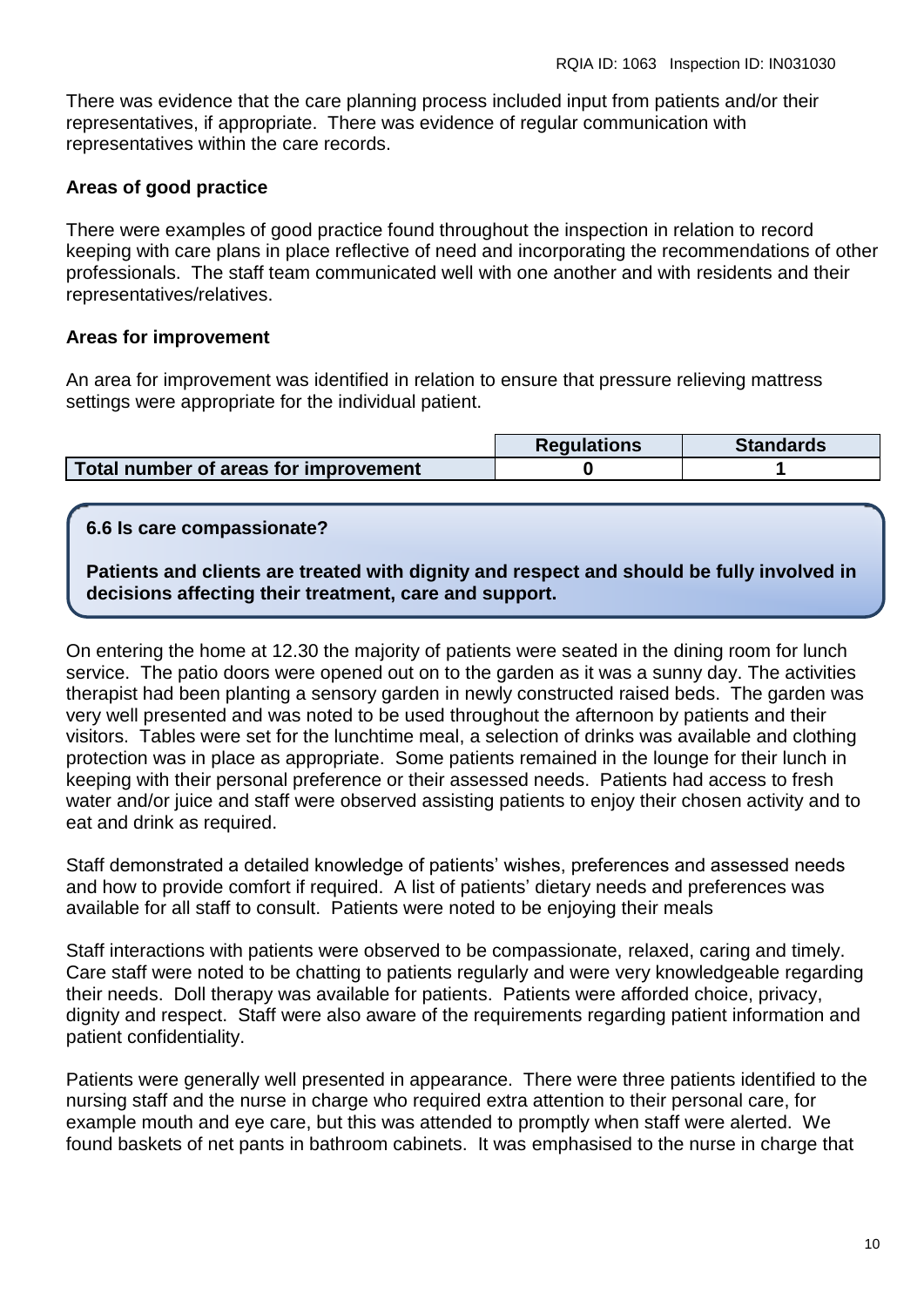these items should not be shared amongst patients but we were assured that these were single use only.

Discussion with patients and staff and review of the activity programme displayed in the foyer evidenced that arrangements were in place to meet patients' social, religious and spiritual needs within the home. The activities therapist had modified that day's planned activities to take advantage of the good weather and plant out in the garden and arranged for an ice cream van to come to the home that afternoon. Patients were clearly enjoying their ice cream and the experience. One relative was concerned that the activities are not always reflective of those advertised on the board but went on to compliment the home on recent events, including a recent family barbecue, which they attended and enjoyed.

The environment had been adapted to promote positive outcomes for the patients.Bedrooms were personalised with possessions that were meaningful to the patient and reflected their life experiences.A variety of methods were used to promote orientation, for example appropriate signage, photographs, the provision of clocks and prompts for the date.

There were systems in place to obtain the views of patients and their representatives on the running of the home. The majority of patients were unable to comment to the inspector or complete questionnaires. Patients spoken with indicated that they were content and comfortable and five patients confirmed that they were enjoying their lunch and that the food was very good.Patients who could not verbalise their feelings in respect of their care were observed to be relaxed and comfortable in their surroundings and in their interactions with staff.

Five patients' representatives spoke with the inspector and were happy with the care provided and the staff, particularly the care assistants. One family were delighted to report that their mother had thrived in the home, had got her appetite back and was eating very well. All those spoken with confirmed that they were happy with the care and were confident in raising any concerns with staff and the registered manager. One relative related a recent incident which they had raised. Whilst they were satisfied that it had been resolved they felt that communication amongst the nursing team could be improved and felt more assured when the registered manager was present to oversee the care.The five relatives who responded in questionnaires were all satisfied that care was compassionate.

Those staff spoken with were happy working in the home. They confirmed that they worked well as a team and they had sufficient training and support to carry out their roles. Whilst one staff member was of the opinion that the registered manager did not always address issues, all other staff felt confident in raising concerns with her and felt these were addressed.

Staff were asked to complete an on line survey and one response was received which was not fully completed. Where they indicated satisfaction that care was effective they were undecided if care was compassionate, safe or the service well led. No comments were made.

Any comments from patients, patient representatives and staff in returned questionnaires received after the return date were shared with the registered manager for their information and action as required.

# **Areas of good practice**

There were examples of good practice found throughout the inspection in relation to the culture and ethos of the home and relationships between staff, relatives and patients. Care was delivered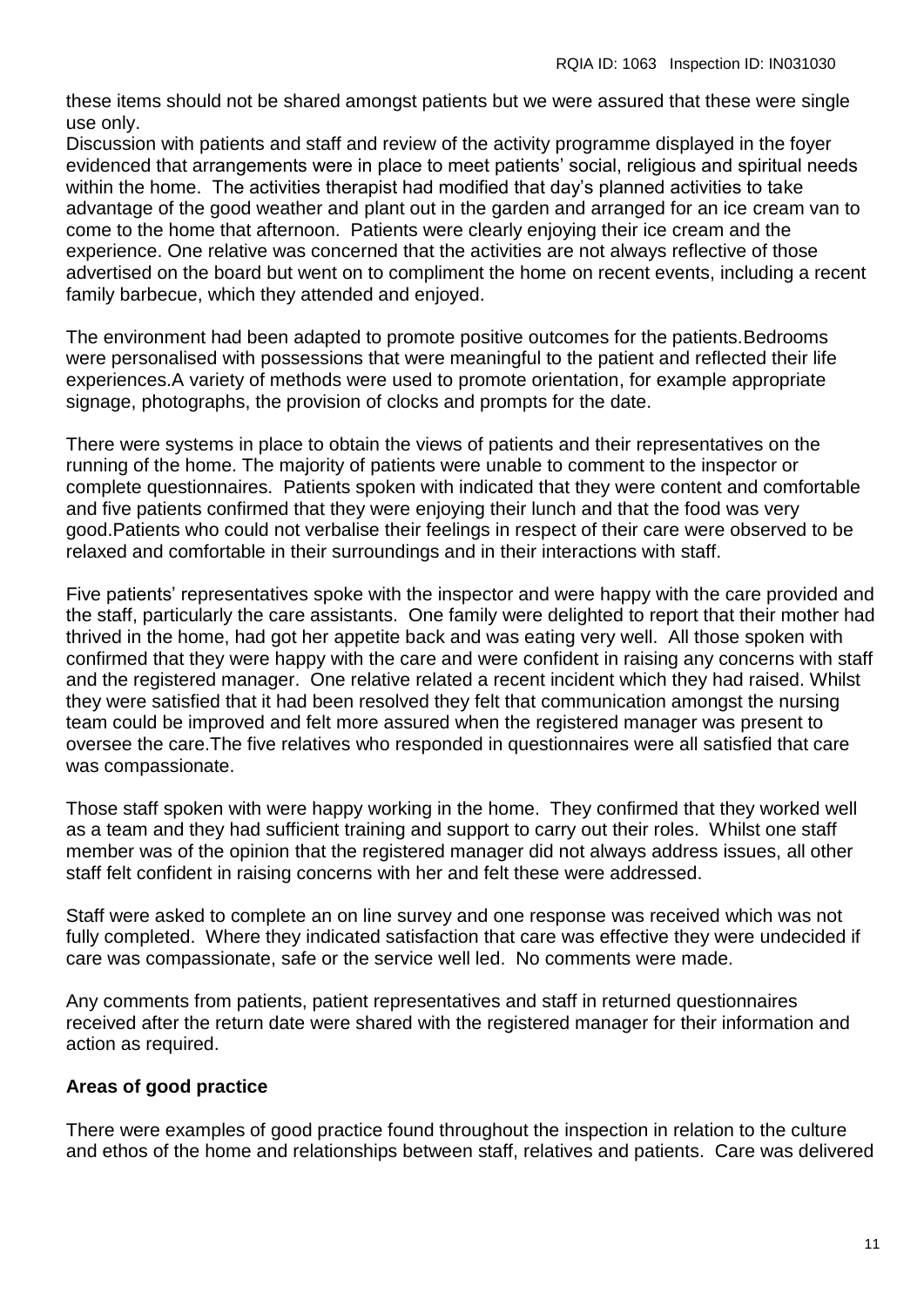in a timely manner and staff were knowledgeable about patients' needs. The efforts of the activity therapist were commended.

#### **Areas for improvement**

No areas for improvement were identified during the inspection.

|                                       | <b>Requlations</b> | <b>Standards</b> |
|---------------------------------------|--------------------|------------------|
| Total number of areas for improvement |                    |                  |

#### **6.7 Is the service well led?**

**Effective leadership, management and governance which creates a culture focused on the needs and experience of service users in order to deliver safe, effective and compassionate care.**

The certificate of registration issued by RQIA was appropriately displayed in the foyer of the home. Discussion with staff, and observations confirmed that the home was operating within the categories of care registered.

Since the last inspection there has been no change in management arrangements. A review of the duty rota evidenced that the registered manager's hours, and the capacity in which these were worked, were clearly recorded. Discussion with staff and patients' representatives evidenced that the registered manager's working patterns supported effective engagement with patients, their representatives and the multi-professional team. Staff were able to identify the person in charge of the home in the absence of the registered manager/manager.

Relatives spoken with on the day were complimentary of the manager and raised no concerns. All the relatives spoken with knew the registered manager and the responsible person, Mr McLaughlin. Of the five relatives who responded in questionnaires, three were very satisfied and two were unsure that the service was well led.

We discussed the arrangements in place in relation to the equality of opportunity for patients and the importance of staff being aware of equality legislation and recognising and responding to the diverse needs of patients. From training records it was noted that this training was available to staff.

Review of the home's complaints records evidenced that systems were in place to ensure that complaints were managed in accordance with Regulation 24 of The Nursing Homes Regulations (Northern Ireland) 2005 and the DHSSPS Care Standards for Nursing Homes 2015. Complaints were recorded along with any action taken. An area for improvement identified at the last care inspection in regards to recording the complainant's level of satisfaction was partially met and has been stated for a second time.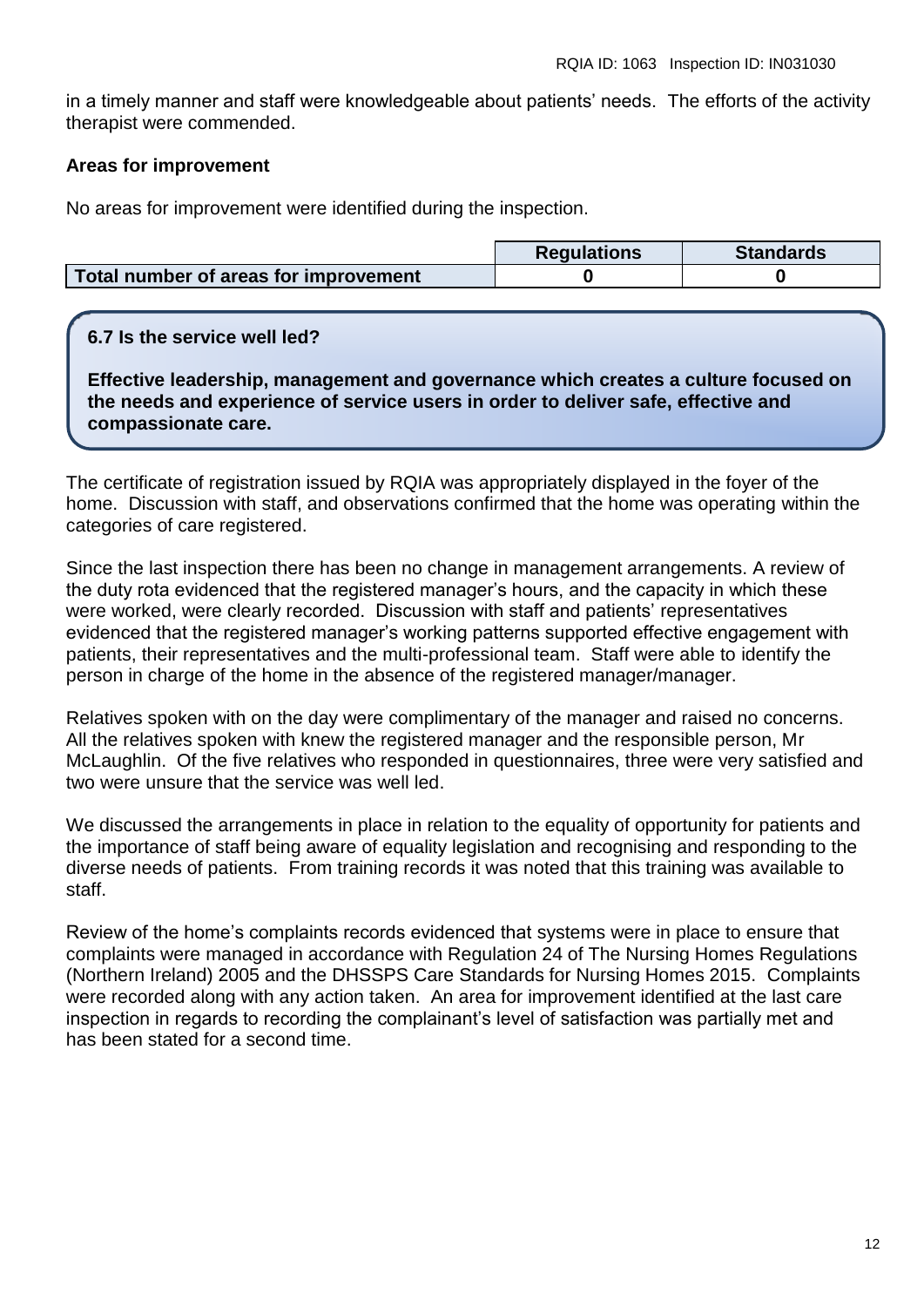Discussion with the nurse in charge and the administrator and review of records evidenced that a number of audits were completed to assure the quality of care and services. For example, audits were completed regarding accidents/incidents, IPC practices, care records, complaints, falls and wounds. The manager was also provided with a weekly report highlighting any issues which provided valuable oversight. There was evidence that audits were conducted regularly. These tended to report on the numbers of incidences, for example falls and complaints but did not provide an in-depth analysis of trends, lessons learned or actions taken as a result. An area for improvement under the standards has been made in this regard. Care record audits were completed using the electronic record keeping system. Any changes required were flagged up to the named nurse who had a period of time to make the required alterations.

Discussion with the nurse in charge and review of records evidenced that quality monitoring visits were completed on a monthly basis by the responsible individual in accordance with Regulation 29 of The Nursing Homes Regulations (Northern Ireland) 2005/ The Care Standards for Nursing Homes. Whilst these were completed and evidenced consultation with staff and relatives, they lacked in detail and analysis. Whilst the reviewer had reviewed the number of incident and accidents they had failed to identify that relevant notifications had not been made to RQIA. Reports were reviewed from April to June 2018 and actions were not consistently carried forward from one month to the next to ensure these had been appropriately addressed. An area for improvement under the standards was made.

Discussion with the nurse in charge and review of records evidenced that systems were in place to ensure that notifiable events were investigated and reported to RQIA or other relevant bodies appropriately. It was noted that head injuries were not being notified. Please refer to Section 6.4 for further information.

Discussion with staff confirmed that there were good working relationships and that management were supportive and responsive to any suggestions or concerns raised.

# **Areas of good practice**

Good practice was identified in relation to the availability and visibility of the registered manager.

# **Areas for improvement**

Areas for improvement under the standards were identified in relation to the quality of audits and the monthly quality monitoring reports.

|                                       | <b>Requlations</b> | <b>Standards</b> |
|---------------------------------------|--------------------|------------------|
| Total number of areas for improvement |                    |                  |

# **7.0 Quality improvement plan**

Areas for improvement identified during this inspection are detailed in the QIP. Details of theQIP were discussed with Jabu Mathew, nurse in charge, as part of the inspection process. The timescales commence from the date of inspection.

The registered provider/manager should note that if the action outlined in the QIP is not taken to comply with regulations and standardsthis may lead to further enforcement action including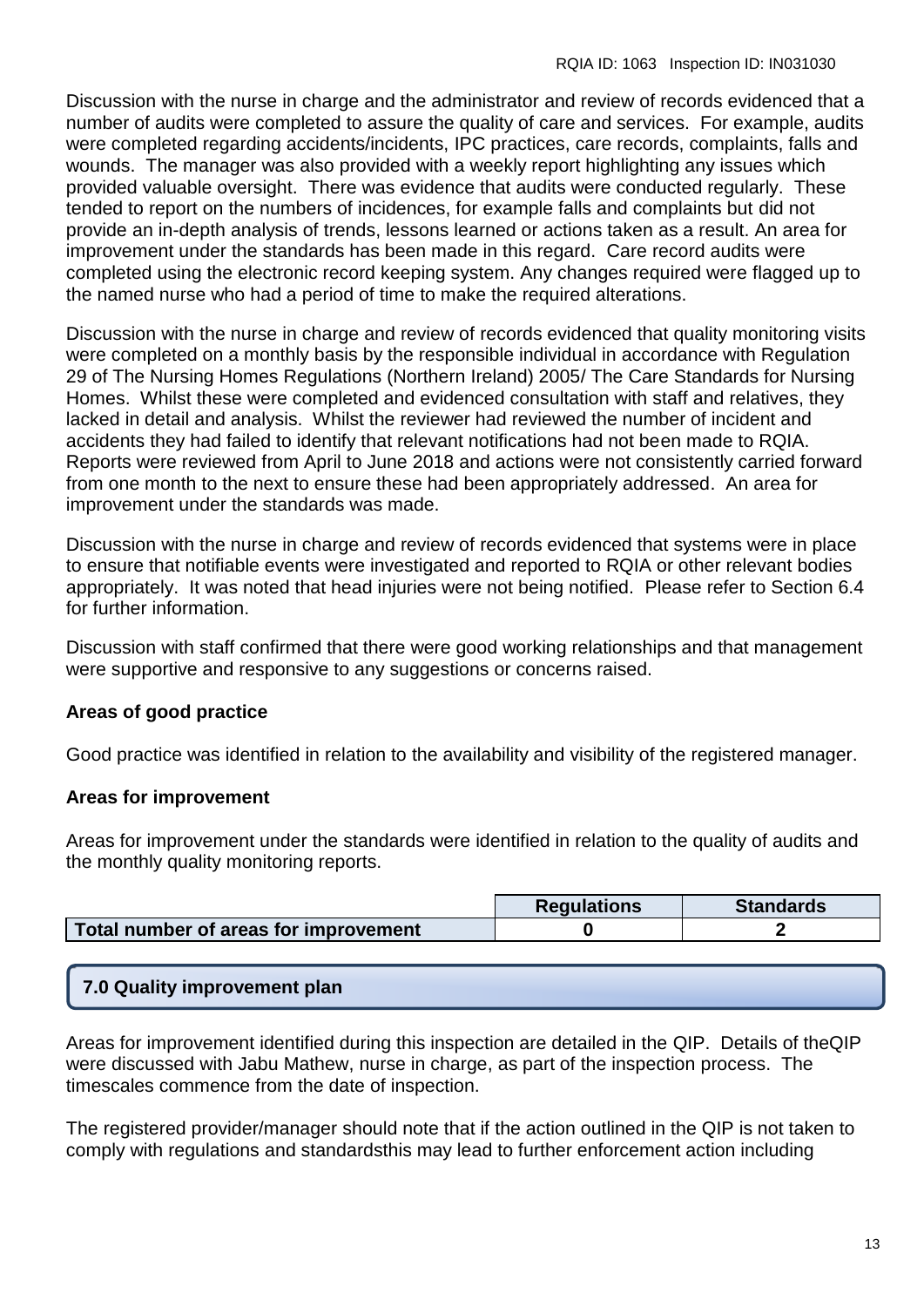possible prosecution for offences. It is the responsibility of the registered provider to ensure that all areas for improvementidentified within the QIP are addressed within the specified timescales.

Matters to be addressed as a result of this inspection are set in the context of the current registration of the nursing home. The registration is not transferable so that in the event of any future application to alter, extend or to sell the premises RQIA would apply standards current at the time of that application.

# **7.1 Areas for improvement**

Areas for improvement have been identified where action is required to ensure compliance with The Nursing Home Regulations (Northern Ireland) 2005 and The Care Standards for Nursing Homes (2015).

#### **7.2 Actions to be taken by the service**

The QIP should be completed and detail the actions taken to address the areas for improvement identified. The registered providershould confirm that these actions have been completed and return the completed QIPvia Web Portalfor assessment by the inspector.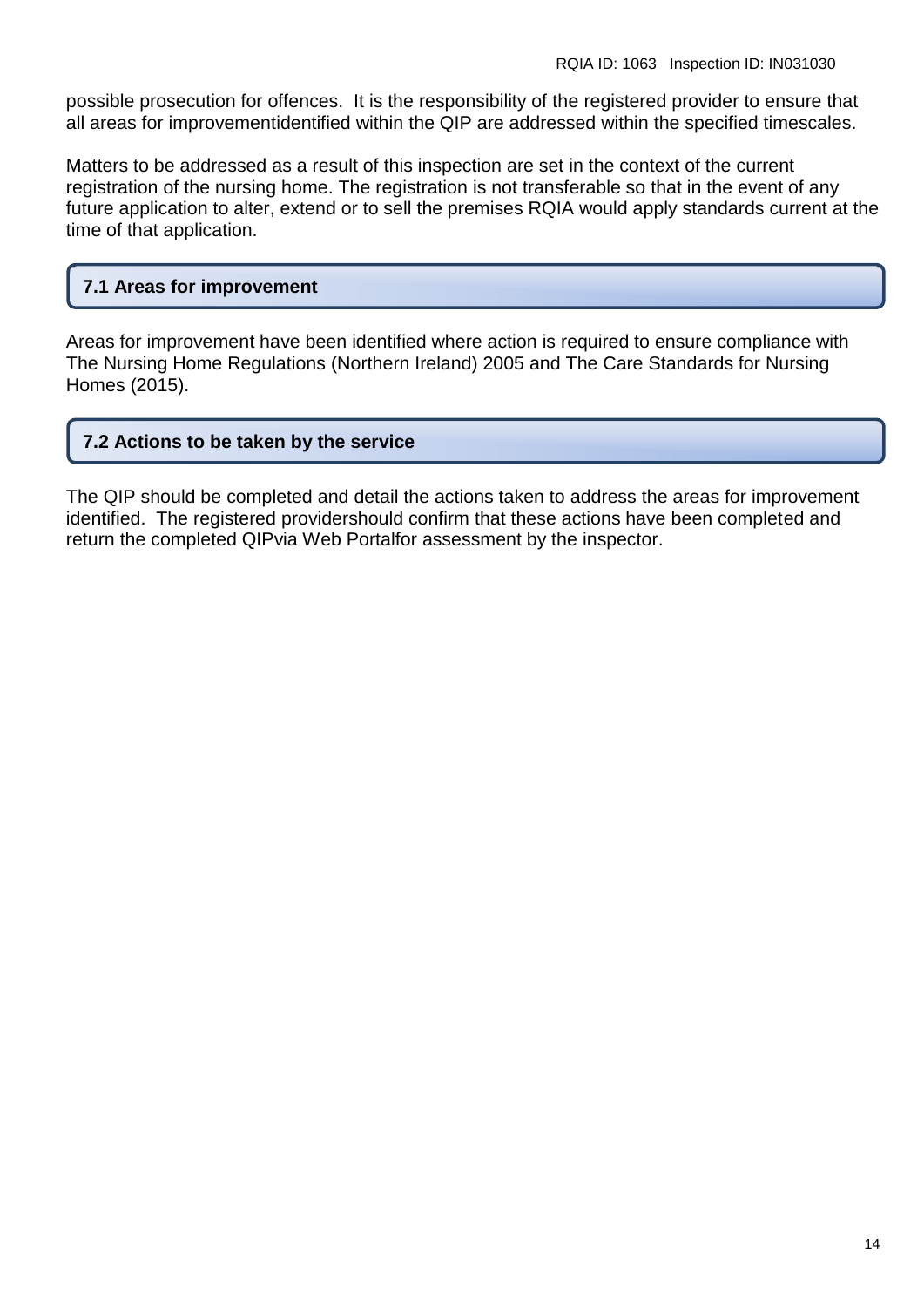# **Quality Improvement Plan**

| Ireland) 2005                                                                                                                                                 | Action required to ensure compliance with The Nursing Homes Regulations (Northern                                                                                                                                                                                                   |
|---------------------------------------------------------------------------------------------------------------------------------------------------------------|-------------------------------------------------------------------------------------------------------------------------------------------------------------------------------------------------------------------------------------------------------------------------------------|
| Area for improvement 1                                                                                                                                        | The registered persons must ensure that there is proper provision for<br>the health and welfare of patients.                                                                                                                                                                        |
| <b>Ref:</b> Regulation 13 $(1)(a)$                                                                                                                            | In the event of a suspected head injury neurological observations                                                                                                                                                                                                                   |
| <b>Stated: Second time</b>                                                                                                                                    | must be recorded.                                                                                                                                                                                                                                                                   |
| To be completed<br>by:immediately from date                                                                                                                   | <b>Ref: Section 6.2</b>                                                                                                                                                                                                                                                             |
| of inspection                                                                                                                                                 | Response by registered persondetailing the actions taken:<br>All the Nursing Staff were reminded again by sending an individual<br>memo regarding same. Also the Manager will be auditing the<br>documentation on a daily basis.                                                    |
| Area for improvement 2                                                                                                                                        | The registered person shall ensure that head injuries are notified to<br>RQIA in accordance with the regulation.                                                                                                                                                                    |
| <b>Ref: Regulation 30</b>                                                                                                                                     | <b>Ref: Section 6.4</b>                                                                                                                                                                                                                                                             |
| <b>Stated: First time</b>                                                                                                                                     |                                                                                                                                                                                                                                                                                     |
| To be completed<br>by:immediately from date<br>of inspection                                                                                                  | Response by registered persondetailing the actions taken:<br>As from date of inspection all head injuries will be notified to the<br>RQIA, even if they do not require any hospital treatment.                                                                                      |
| Action required to ensure compliance withthe Department of Health, Social Services and<br>Public Safety (DHSSPS) Care Standards for Nursing Homes, April 2015 |                                                                                                                                                                                                                                                                                     |
| Area for improvement 1                                                                                                                                        | The registered provider should ensure that the recording of<br>complaints is further developed to include how the complainant's                                                                                                                                                     |
| Ref: Standard 16.11                                                                                                                                           | level of satisfaction was determined.                                                                                                                                                                                                                                               |
| <b>Stated: Second time</b>                                                                                                                                    | Ref: Section 6.2                                                                                                                                                                                                                                                                    |
| To be completed by: 28<br>September 2018                                                                                                                      | Response by registered persondetailing the actions taken:<br>The Complaints recording format has been changed to<br>accommodate the details of the event, the notified bodies,<br>investigation and outcome and any further action taken and a<br>response from the complainant(s). |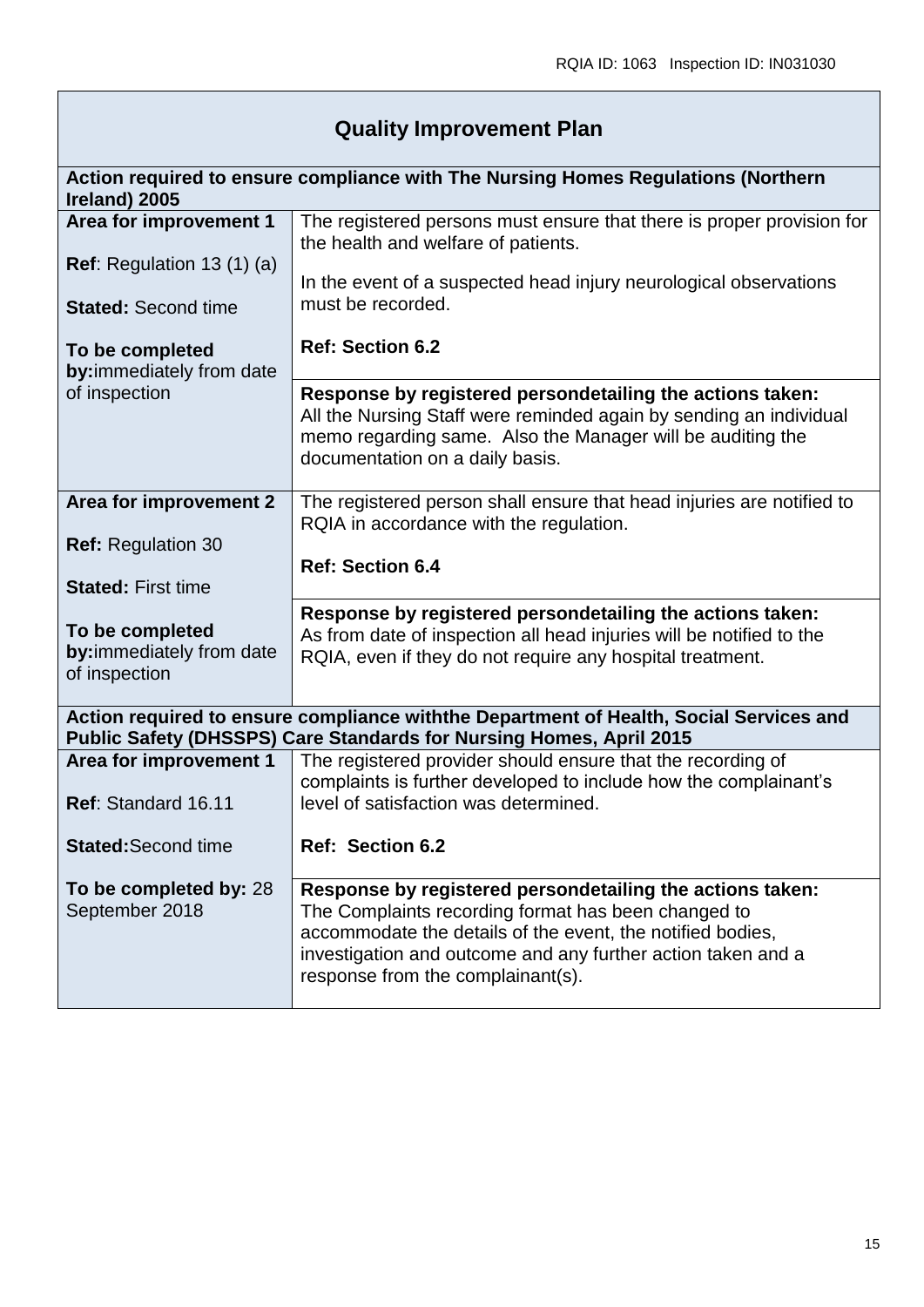| Area for improvement 2                            | The registered person shall ensure that the recruitment process is                                                                                                                                                          |
|---------------------------------------------------|-----------------------------------------------------------------------------------------------------------------------------------------------------------------------------------------------------------------------------|
| <b>Ref: Standard 38</b>                           | reviewed to ensure that any gaps in employment and pertinent<br>information in the application form are discussed at interview with the<br>prospective employee and a record maintained to include the                      |
| <b>Stated: First time</b>                         | rationale for proceeding with employment.                                                                                                                                                                                   |
| To be completed<br>by:immediately from date       | <b>Ref: Section 6.4</b>                                                                                                                                                                                                     |
| of inspection                                     | Response by registered persondetailing the actions taken:<br>Interview form has been modified to accommodate information on<br>gaps in employment and pertinent information are recorded as<br>discussed.                   |
| Area for improvement 3<br>Ref: Standard 39.9      | The registered person shall ensure that there is evidence that the<br>registered manager has reviewed the registration status of staff on a<br>monthly basis.                                                               |
| <b>Stated: First time</b>                         | <b>Ref: Section 6.4</b>                                                                                                                                                                                                     |
| To be completed by:28<br><b>July 2018</b>         | Response by registered persondetailing the actions taken:<br>As from July 2018 the Registered Manager will be signing the staff<br>registration checklist to confirm they are checked.                                      |
| Area for improvement 4<br><b>Ref: Standard 23</b> | The registered person shall ensure that a system is in place to<br>monitor the settings of pressure relieving, airwave mattresses to<br>ensure these are appropriately set for the weight of the patient.                   |
| <b>Stated: First time</b>                         | <b>Ref: Section 6.5</b>                                                                                                                                                                                                     |
| To be completed by:28<br><b>July 2018</b>         | Response by registered persondetailing the actions taken:<br>A reminder card has been put in place along with the pump to remind<br>the staff of the residents current mattress setting.                                    |
| Area for improvement 5                            | The registered person shall ensure that audits are further developed<br>to identify any patterns or trends, lessons learned or actions taken to                                                                             |
| Ref: Standard 17, 22 and<br>35                    | address identified deficits. This includes, but is not limited to, audits<br>of incidents/accidents and complaints.                                                                                                         |
| <b>Stated: First time</b>                         | <b>Ref: Section 6.7</b>                                                                                                                                                                                                     |
| To be completed by: 28<br>September 2018          | Response by registered persondetailing the actions taken:<br>All audits from July 2018 will identify any patterns or trends, lessons<br>learned if there is any identified and will be monitored monthly or as<br>required. |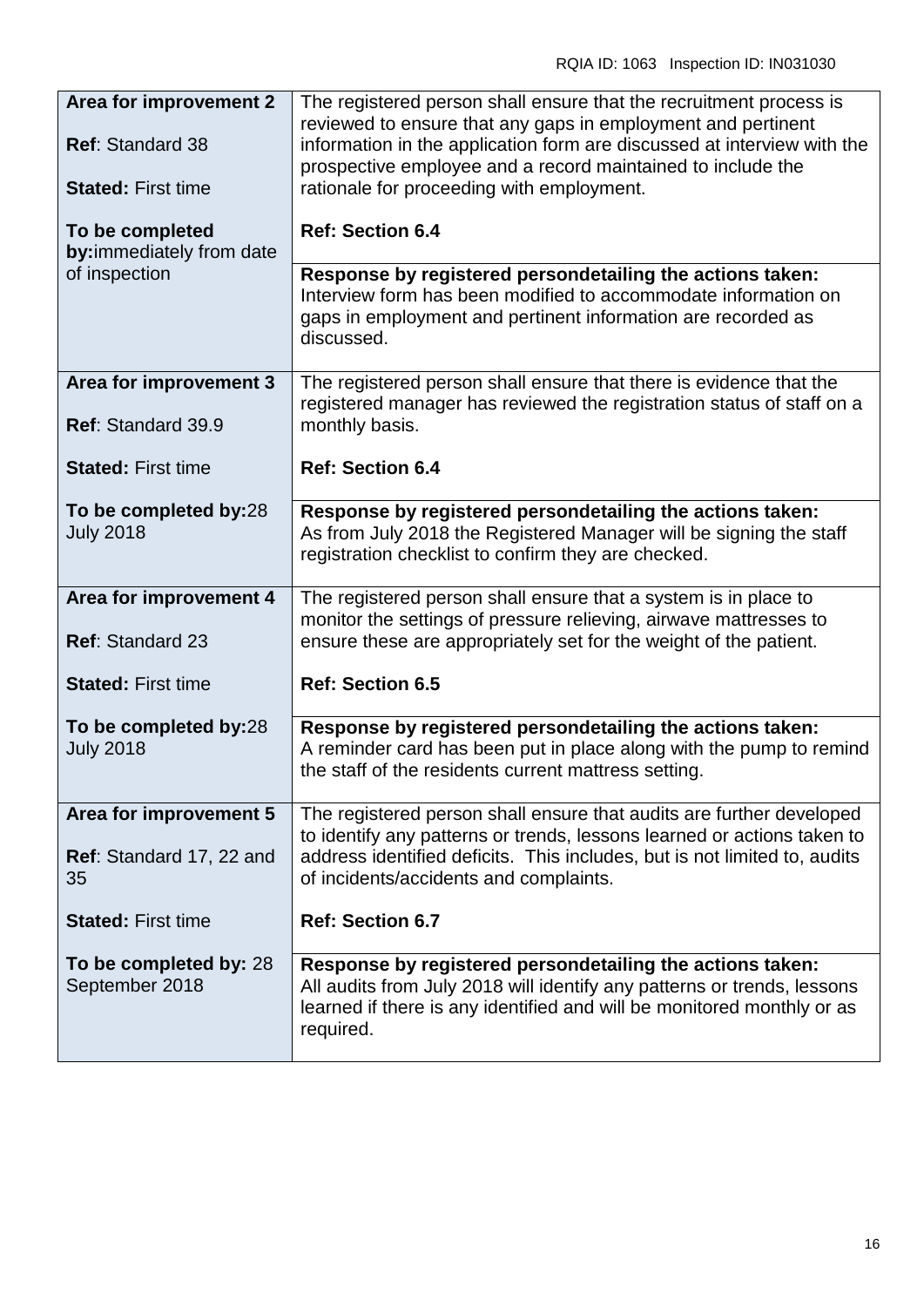| Area for improvement 6    | The registered person shall ensure that the monthly quality<br>monitoring reports, under regulation 29 of the Nursing Homes              |
|---------------------------|------------------------------------------------------------------------------------------------------------------------------------------|
| <b>Ref: Standard 35</b>   | Regulations (Northern Ireland) 2005, are further developed to<br>provide analysis of the information collated. Actions identified should |
| <b>Stated: First time</b> | be carried forward from month to month with evidence that any<br>identified issues have been effectively addressed.                      |
| To be completed by: 28    |                                                                                                                                          |
| <b>July 2018</b>          | Ref: Section 6.7                                                                                                                         |
|                           |                                                                                                                                          |
|                           | Response by registered persondetailing the actions taken:                                                                                |
|                           | From July 2018 the registered person shall ensure that the                                                                               |
|                           | Regulation 29 Reports are further developed to identify areas of                                                                         |
|                           | improvement as necessary and also action plan in place to attain                                                                         |
|                           | this. Any ongoing actions will be carried forward month to month<br>until completion.                                                    |
|                           |                                                                                                                                          |

*\*Please ensure this document is completed in full and returned via Web Portal\**